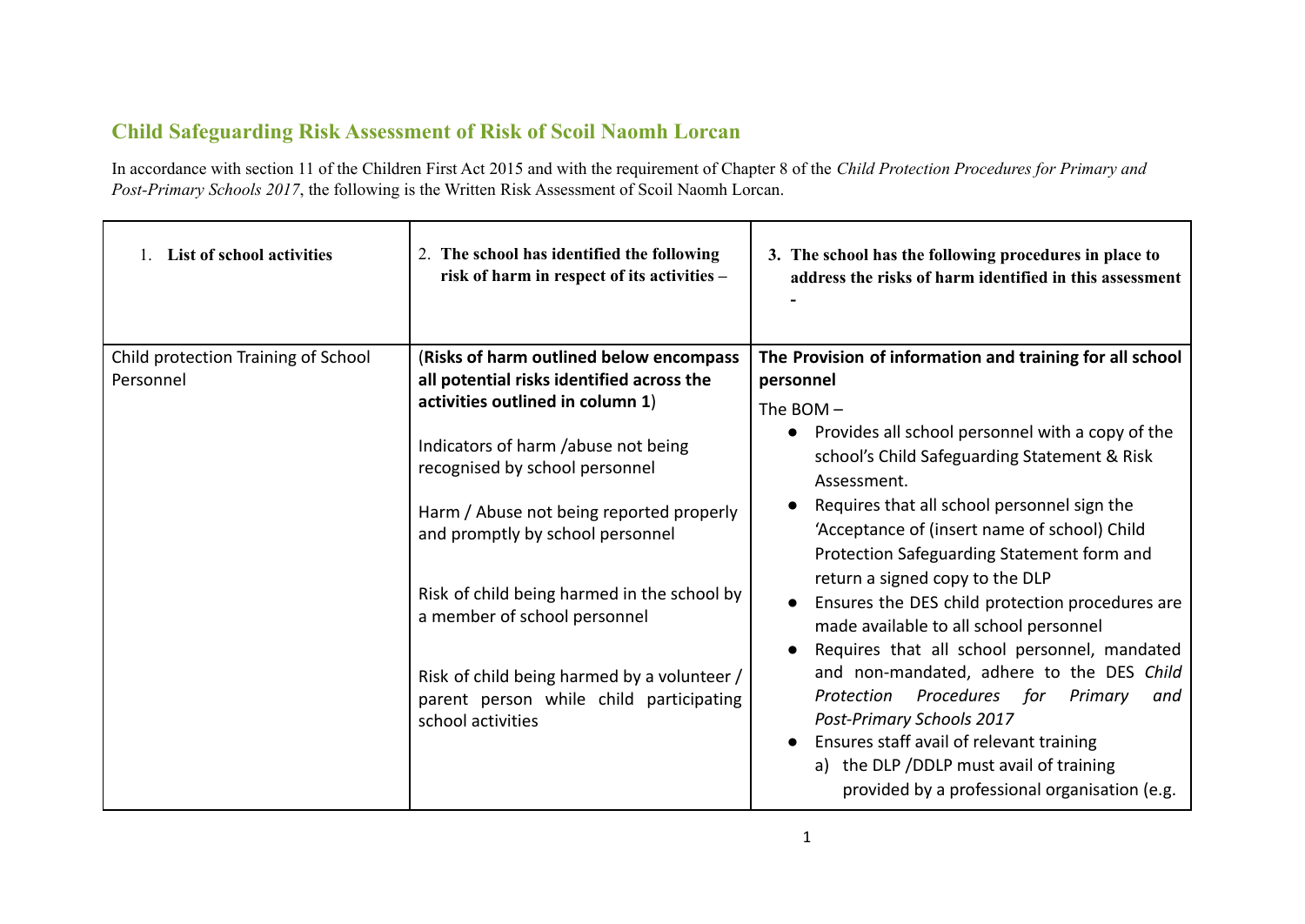|                | Risk of child being harmed by a member of<br>staff of another organisation or other<br>person while child participating in school<br>activities                                                                               | PDST) on a regular basis - Certificate of<br>attendance provided to the BOM<br>All school personnel are required to do the<br>b)<br>online Tusla training and provide a copy of<br>the certificate of completion to the DLP                                  |
|----------------|-------------------------------------------------------------------------------------------------------------------------------------------------------------------------------------------------------------------------------|--------------------------------------------------------------------------------------------------------------------------------------------------------------------------------------------------------------------------------------------------------------|
|                | Risk of child being harmed in the school by<br>another child                                                                                                                                                                  | A Croke Park session will be utilised on an<br>C)<br>annual basis to address the DES child<br>protection requirements of staff either using<br>an outside facilitator or the PDST online<br>training                                                         |
|                | Risk of child being harmed in the school by<br>volunteer or visitor to the school                                                                                                                                             | Encourages the board of management members<br>to avail of relevant training<br>Maintains records of all staff and board member                                                                                                                               |
| Record Keeping | Risk of child being harmed by a member of<br>school personnel, a member of staff of<br>another organisation or other person<br>while child participating in out of school<br>activities e.g. school trip, swimming<br>lessons | training<br><b>Record Keeping</b>                                                                                                                                                                                                                            |
|                | Risk of harm due to bullying of child                                                                                                                                                                                         | All school personnel are required to ensure that any<br>sensitive records e.g. child protection monitoring<br>records they are required to keep are maintained in a<br>secure location in the school and are treated with the                                |
|                | inadequate<br>Risk<br>of harm due to<br>supervision of children in school<br>Risk of harm due to inadequate<br>supervision of children while attending out<br>of school activities                                            | strictest of confidence.<br>All such records form part of the school record keeping<br>system and must be filed with the central school<br>records at the end of the school year or in the event<br>that the staff member is going on 'leave' e.g. maternity |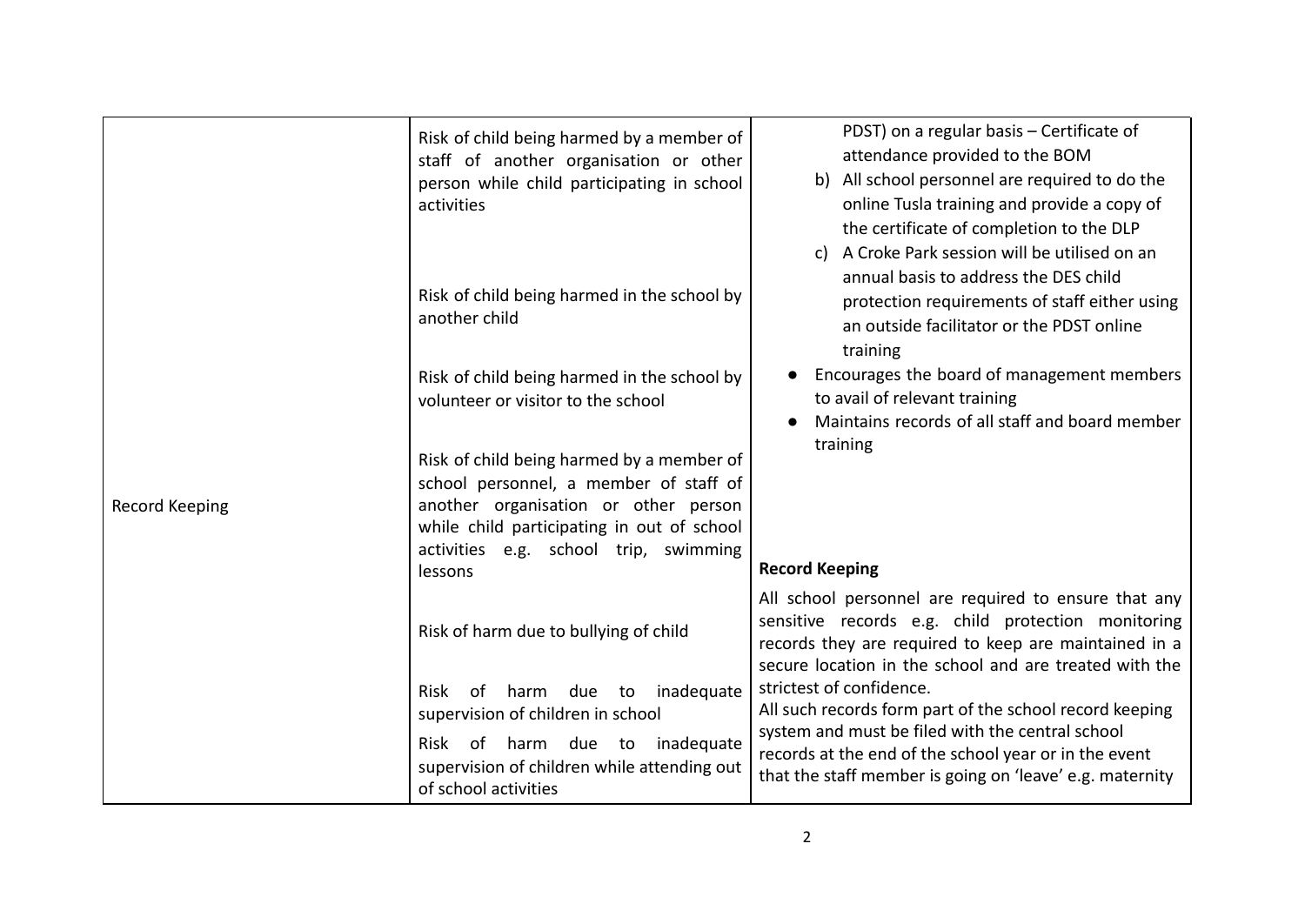| Recruitment of school personnel<br>And<br>Volunteers / Parents in school<br>activities | Risk of harm due to inappropriate<br>relationship/communications<br>between<br>child and another child or adult                 | leave, career break etc. or is leaving the school to take<br>up employment elsewhere.<br><b>Garda Vetting and Recruitment of school personnel</b>                         |
|----------------------------------------------------------------------------------------|---------------------------------------------------------------------------------------------------------------------------------|---------------------------------------------------------------------------------------------------------------------------------------------------------------------------|
|                                                                                        |                                                                                                                                 | All school personnel are required to be Garda vetted<br>and the relevant DES circulars in relation to recruitment<br>and Garda vetting are adhered to.                    |
|                                                                                        | <b>Risk</b><br>children<br>harm<br>due<br>of<br>to<br>inappropriately<br>accessing/using<br>computers, social media, phones and | Best practice procedures with regard to interviewing<br>and checking references are followed                                                                              |
|                                                                                        | other devices while at school                                                                                                   | All volunteers / parents regularly involved in school<br>activities are Garda vetted                                                                                      |
|                                                                                        | Risk of harm to children with SEN who<br>have particular vulnerabilities                                                        | All volunteers / parents involved in school activities are<br>provided with a copy of the school's Child Safeguarding<br>Statement                                        |
|                                                                                        | Risk of harm to child while a child is<br>receiving intimate care                                                               | All volunteers / parents involved in school activities are<br>required to sign the 'Acceptance of (insert name of<br>school) Child Protection Safeguarding Statement form |
| Curriculum Implementation of SPHE                                                      | Risk of harm due to inadequate code of<br>behaviour                                                                             | and return a signed copy to the DLP                                                                                                                                       |
| Teaching the Stay safe programme as                                                    | Risk of harm in one-to-one teaching,                                                                                            | Planning for and implementation of the SPHE<br>curriculum and the Stay Safe programme:                                                                                    |
| part of the 2 year SPHE cycle                                                          | counselling, coaching situation                                                                                                 | The school implements in full the SPHE curriculum over<br>a two year cycle as outlined in the school plan for SPHE<br>which can be found in the 'Policies' folder.        |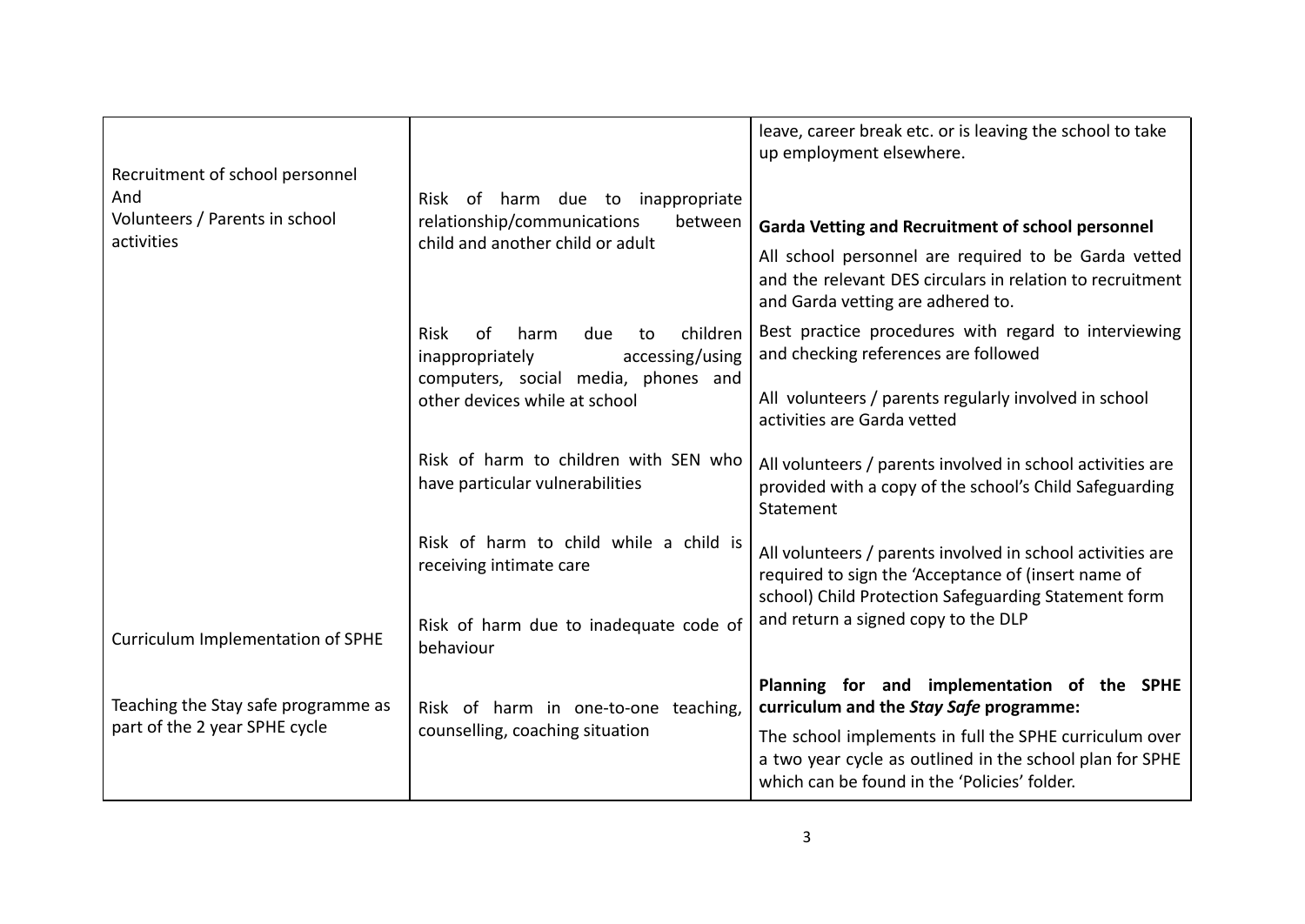| Use of external personnel to support<br>curriculum     | Risk of harm caused by member of school<br>personnel communicating with pupils in<br>appropriate manner via social media,<br>texting, digital device or other manner | The Stay safe programme will be taught in every class<br>during Term 1 in Year 1 of the school's SPHE Plan.<br>On completion of the Stay Safe programme all class<br>teachers are required to sign the 'Completion of the<br>Stay Safe Programme' document.                                                                           |
|--------------------------------------------------------|----------------------------------------------------------------------------------------------------------------------------------------------------------------------|---------------------------------------------------------------------------------------------------------------------------------------------------------------------------------------------------------------------------------------------------------------------------------------------------------------------------------------|
|                                                        | Risk of harm caused by member of school<br>accessing/circulating<br>personnel<br>inappropriate material via social media,<br>texting, digital device or other manner | Individual teacher planning documents must indicate<br>when specific objectives of the SPHE curriculum,<br>(including the Stay Safe programme) will be taught<br>(timetabled for) and what specific objectives of SPHE,<br>Stay Safe and RSE will be taught in that period of time.                                                   |
| Prevention and dealing with bullying<br>amongst pupils |                                                                                                                                                                      | The Cuntas Miosiul of individual teachers will highlight<br>the SPHE content objectives covered and the Stay Safe<br>lessons covered in that month                                                                                                                                                                                    |
| Recreation breaks for pupils                           |                                                                                                                                                                      | In addition to specific teaching on the prevention and<br>dealing with bullying as part of the SPHE programme<br>the school has an Anti-Bullying Policy which fully<br>adheres to the requirements of the Department's<br>Anti-Bullying Procedures for Primary and Post-Primary<br>Schools. A copy of that policy can be found in the |
|                                                        |                                                                                                                                                                      | 'Policies' file and it is displayed in every classroom.                                                                                                                                                                                                                                                                               |
|                                                        |                                                                                                                                                                      | The school has a yard/playground supervision policy to<br>ensure appropriate supervision of children during,<br>assembly, dismissal and breaks and in respect of<br>specific areas such as toilets, changing rooms etc. A<br>copy of these procedures can be found in the 'Policies'                                                  |
| One to one teaching                                    |                                                                                                                                                                      | file.<br><b>One to One teaching</b>                                                                                                                                                                                                                                                                                                   |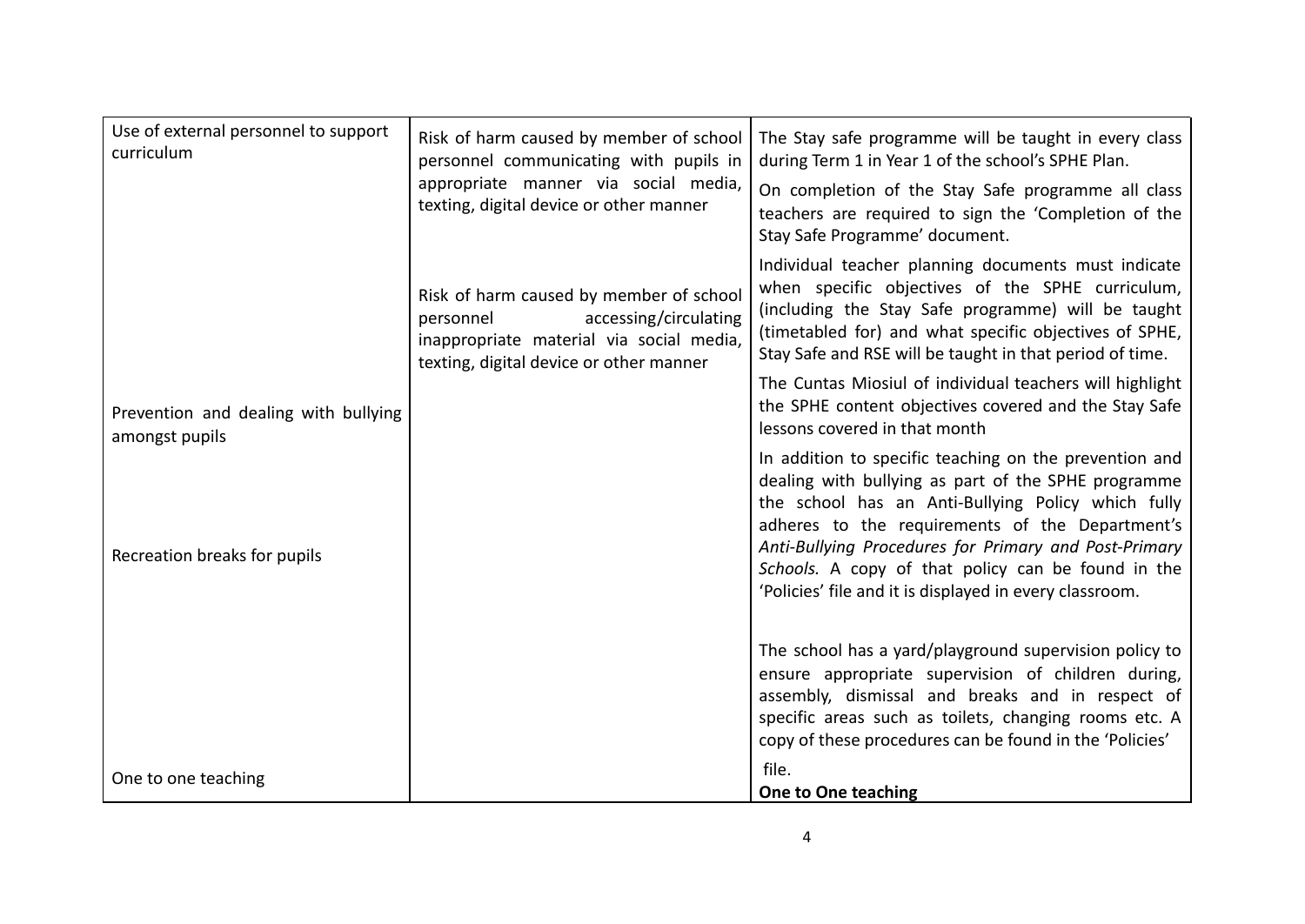|                  | One-to-one teaching may be provided for any pupil<br>where it is deemed by teaching staff and the principal<br>to be in the best interest of the child. In all such<br>situations written parental consent must be given. All<br>one to one teaching sessions should be clearly<br>timetabled and should only be carried out where there |  |
|------------------|------------------------------------------------------------------------------------------------------------------------------------------------------------------------------------------------------------------------------------------------------------------------------------------------------------------------------------------|--|
|                  | are appropriate arrangements in place with regard to<br>the physical environment (e.g. vision panel in door,<br>open door policy, table between teacher and pupil).                                                                                                                                                                      |  |
| Toileting Issues |                                                                                                                                                                                                                                                                                                                                          |  |
|                  | <b>Toileting 'Accidents'</b>                                                                                                                                                                                                                                                                                                             |  |
|                  | While the needs of pupils with specific toileting needs                                                                                                                                                                                                                                                                                  |  |
|                  | are addressed in the Intimate Care policy which can be                                                                                                                                                                                                                                                                                   |  |
|                  | found in the 'Policies' file. The following guide is to<br>address situations where a child has a toileting                                                                                                                                                                                                                              |  |
|                  | accident.                                                                                                                                                                                                                                                                                                                                |  |
|                  | The school has a supply of clean clothing and toilet                                                                                                                                                                                                                                                                                     |  |
|                  | wipes available for use in such situations.<br>If the child can tend to themselves they will be offered                                                                                                                                                                                                                                  |  |
|                  | wipes and clean clothing. The parent or carer will be                                                                                                                                                                                                                                                                                    |  |
|                  | informed by the teacher of the incident on collection of                                                                                                                                                                                                                                                                                 |  |
|                  | the pupil - a note will be sent home along with soiled                                                                                                                                                                                                                                                                                   |  |
|                  | clothing in circumstances where the parent/carer is not                                                                                                                                                                                                                                                                                  |  |
|                  | collecting the pupil. Teachers must also keep a written<br>record of the incident.                                                                                                                                                                                                                                                       |  |
|                  | In any situation where the child cannot attend to                                                                                                                                                                                                                                                                                        |  |
|                  | themselves the parents/ carers will be notified by                                                                                                                                                                                                                                                                                       |  |
|                  | phone of the incident. Parents / carers will be asked if                                                                                                                                                                                                                                                                                 |  |
|                  | they wish to come to the school to attend to the child                                                                                                                                                                                                                                                                                   |  |
|                  | or if they would like staff to attend to the child.                                                                                                                                                                                                                                                                                      |  |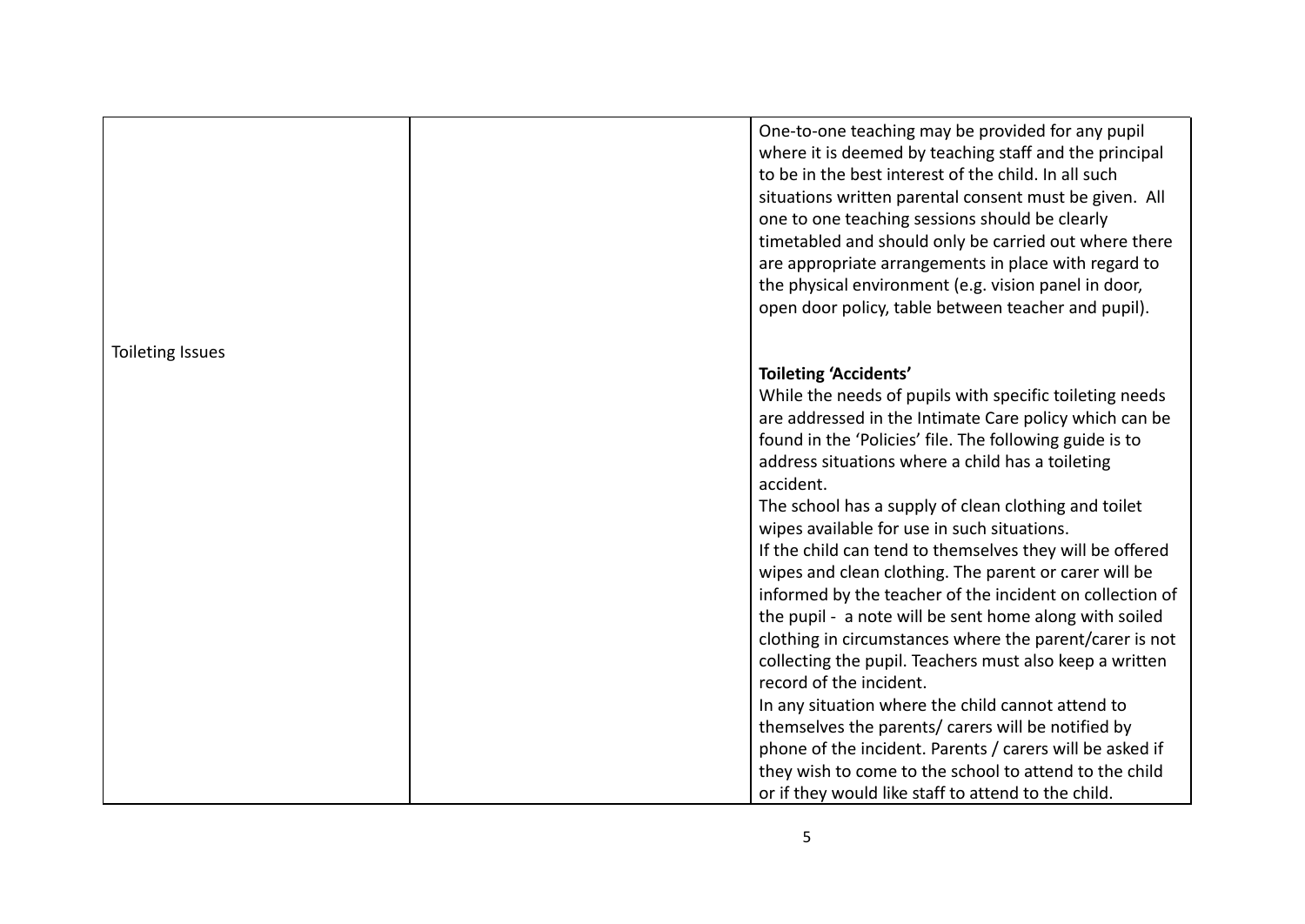|                                   | Where a parent/ carer cannot be contacted staff will        |
|-----------------------------------|-------------------------------------------------------------|
|                                   | attend to the child unless the school has been              |
|                                   | specifically notified by a parent/ carer that staff in the  |
|                                   | school do not have permission to assist the child.          |
|                                   | Staff attending to the child will do so in as 'open' an     |
|                                   | environment as possible with due regard to the privacy      |
|                                   | of the child.                                               |
|                                   | A note should be kept of such incidents in the 'Incident    |
|                                   | Book'.                                                      |
|                                   | It is important for staff to be aware that a parent/carer   |
|                                   | may not be in a position to come to the school              |
|                                   | immediately should their child have a toileting accident    |
|                                   | and consideration has to be given to the implications of    |
|                                   | leaving a child unattended in this situation.               |
|                                   |                                                             |
| Changing for Games / PE/ Swimming |                                                             |
|                                   | <b>Changing for Games/PE and Swimming</b>                   |
|                                   | In all activities that require children to change clothing, |
|                                   | staff must ensure that a balance is struck between the      |
|                                   | child's right to privacy and adequate supervision.          |
|                                   |                                                             |
|                                   | Pupils will be expected to dress / undress themselves.      |
|                                   | Teachers will always be present in a supervisory            |
|                                   | capacity. School staff will not take any responsibility for |
|                                   | the dressing / undressing of pupils. Pupils will be         |
|                                   | encouraged to dress/undress in communal areas and           |
|                                   | will not be allowed to share cubicles with anyone else.     |
|                                   | Changing for activities will not be permitted in areas      |
|                                   | where personnel other than school personnel are             |
|                                   | present.                                                    |
|                                   |                                                             |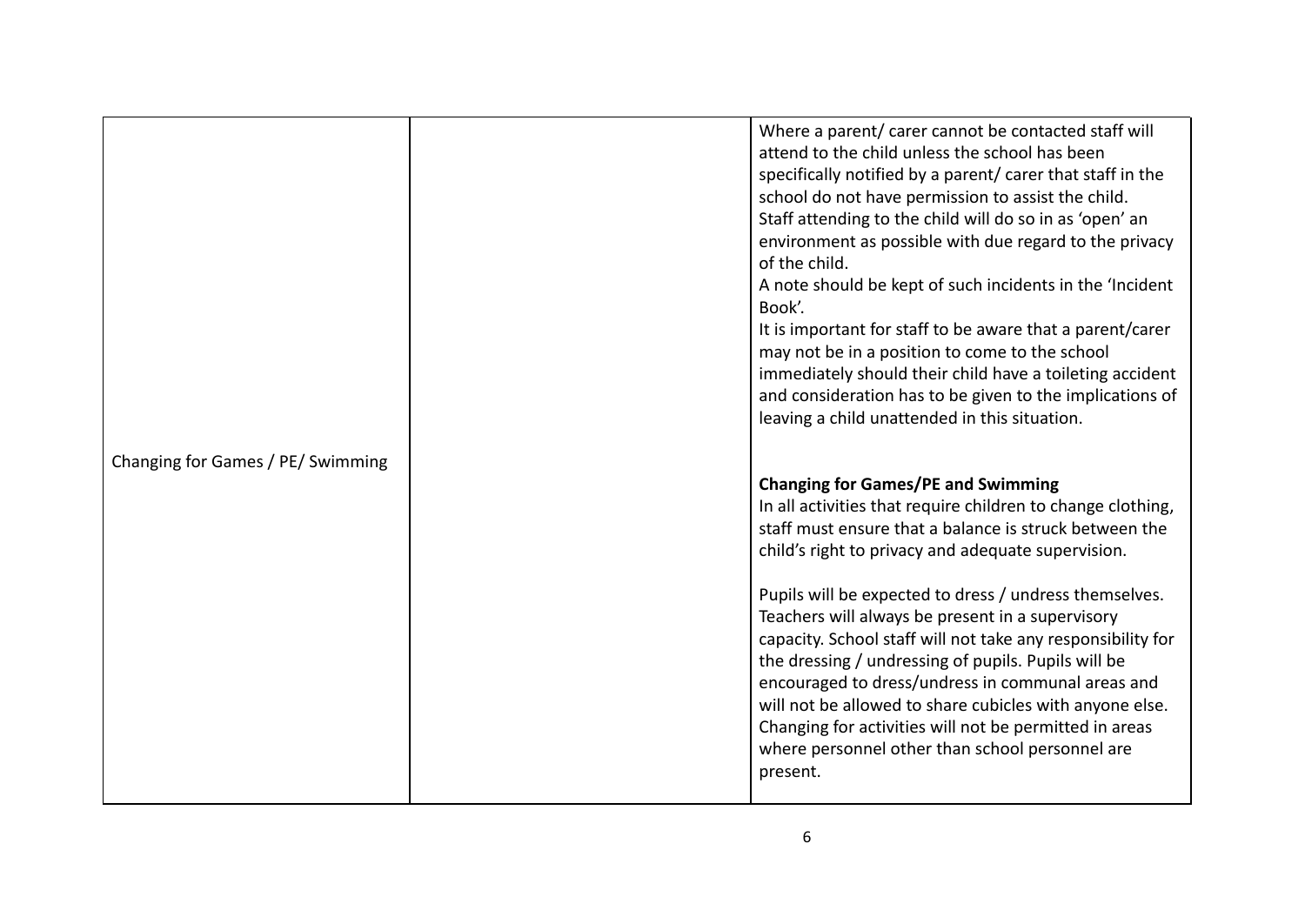| <b>Collection of Pupils</b>                                                                 | The needs of pupils who require assistance will be<br>addressed under the schools Intimate Care policy.                                                                                                                                                                                                                                                                                                                                                                                                                                                                                                                                                                                                                                                                                                                                                                                                                                                                                                                                                                                                                                                                                            |
|---------------------------------------------------------------------------------------------|----------------------------------------------------------------------------------------------------------------------------------------------------------------------------------------------------------------------------------------------------------------------------------------------------------------------------------------------------------------------------------------------------------------------------------------------------------------------------------------------------------------------------------------------------------------------------------------------------------------------------------------------------------------------------------------------------------------------------------------------------------------------------------------------------------------------------------------------------------------------------------------------------------------------------------------------------------------------------------------------------------------------------------------------------------------------------------------------------------------------------------------------------------------------------------------------------|
| Managing challenging behaviour<br>amongst pupils, including appropriate<br>use of restraint | <b>Collection of Pupils</b><br>Prior to the enrolment of a child and on an annual basis<br>thereafter parents/ carers will be asked to supply the<br>school with the names and contact details of any adult<br>that may be collecting a pupil during the course of the<br>year.<br>Outside of normal dismissal times of the school<br>teachers will only release pupils to those nominated by<br>the parent/carer or where advance notice of another<br>adult collecting the pupil is given by the parent / carer.<br>In the event that another person arrives to collect a<br>child the school will endeavour to contact the<br>parent/carer to get their permission. Under no<br>circumstance will staff allow a child to leave the school<br>with another person that does not have permission to<br>collect them.<br>At the normal dismissal time of Infants one of the<br>persons nominated by the parent/ carer must collect<br>the pupil from the school gate / classroom? The school<br>must be notified in advance if someone other than the<br>'nominated' adult will be collecting a pupil.<br>Managing challenging behaviour amongst pupils,<br>including appropriate use of restraint |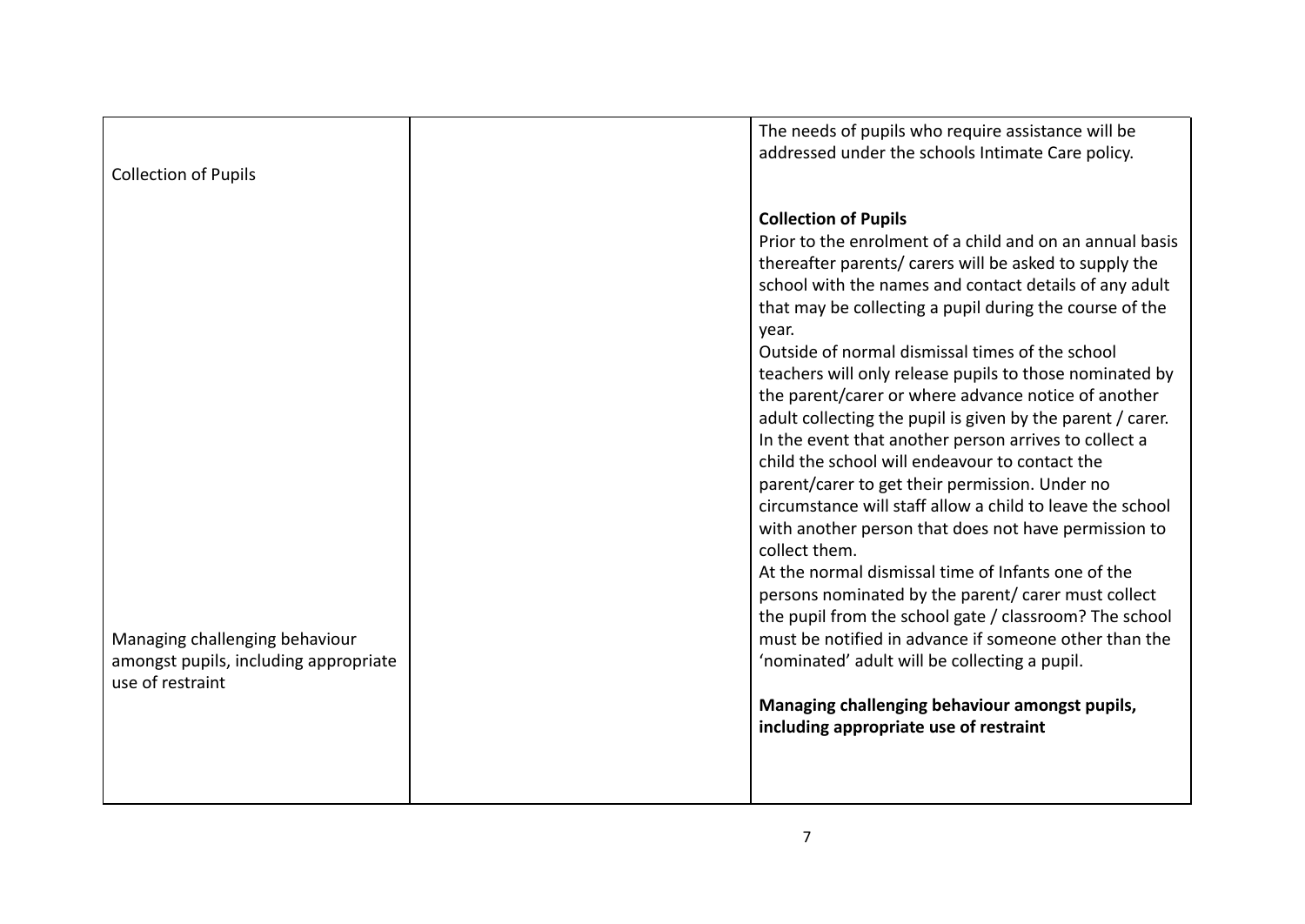|                                      | In addition to the school's Code of Behaviour Individual |
|--------------------------------------|----------------------------------------------------------|
|                                      | Safeguarding plans / Positive Behaviour Management       |
|                                      | Strategies are in place for relevant pupils which are    |
|                                      | reviewed every six months or sooner if necessary.        |
|                                      | Parents / Guardians of pupils involved are consulted in  |
|                                      | drawing up such plans and strategies.                    |
|                                      | Patterns of behaviour and triggers are identified where  |
|                                      | possible to try to minimise re-occurrence.               |
|                                      | When necessary the school will seek appropriate          |
|                                      | clinical and therapeutic support for pupils.             |
|                                      | Behaviour incident forms / behaviour checklists are      |
|                                      | completed for all pupils who are presenting with         |
|                                      | challenging behaviour. In addition Adverse Incident      |
|                                      | forms are completed when staff or pupils suffer injury.  |
|                                      | These forms are completed by the staff involved and      |
|                                      | are reviewed and signed by the Principal. In all such    |
|                                      | cases parents/guardians of all pupils involved will be   |
|                                      | notified.                                                |
|                                      | Once a term, or more frequently if necessary, a report   |
|                                      | on the management of challenging behaviour and           |
|                                      | serious /adverse incidents will be brought to the BOM    |
|                                      | by the principal.                                        |
|                                      |                                                          |
|                                      | External personnel / coaches working with pupils         |
| <b>Sporting Activities</b>           | In accordance with Circular No. 0042/2018 'Best          |
|                                      | practice guidance for primary schools in the use of      |
| Use of external personnel to support | programmes and/or external facilitators in promoting     |
| sports and other extra-curricular    | wellbeing consistent with the Department of Education    |
| activities.                          | and Skills' Wellbeing Policy Statement and Framework     |
|                                      | for Practice' a member of the teaching staff will always |
| Travel to away Sporting Activities   |                                                          |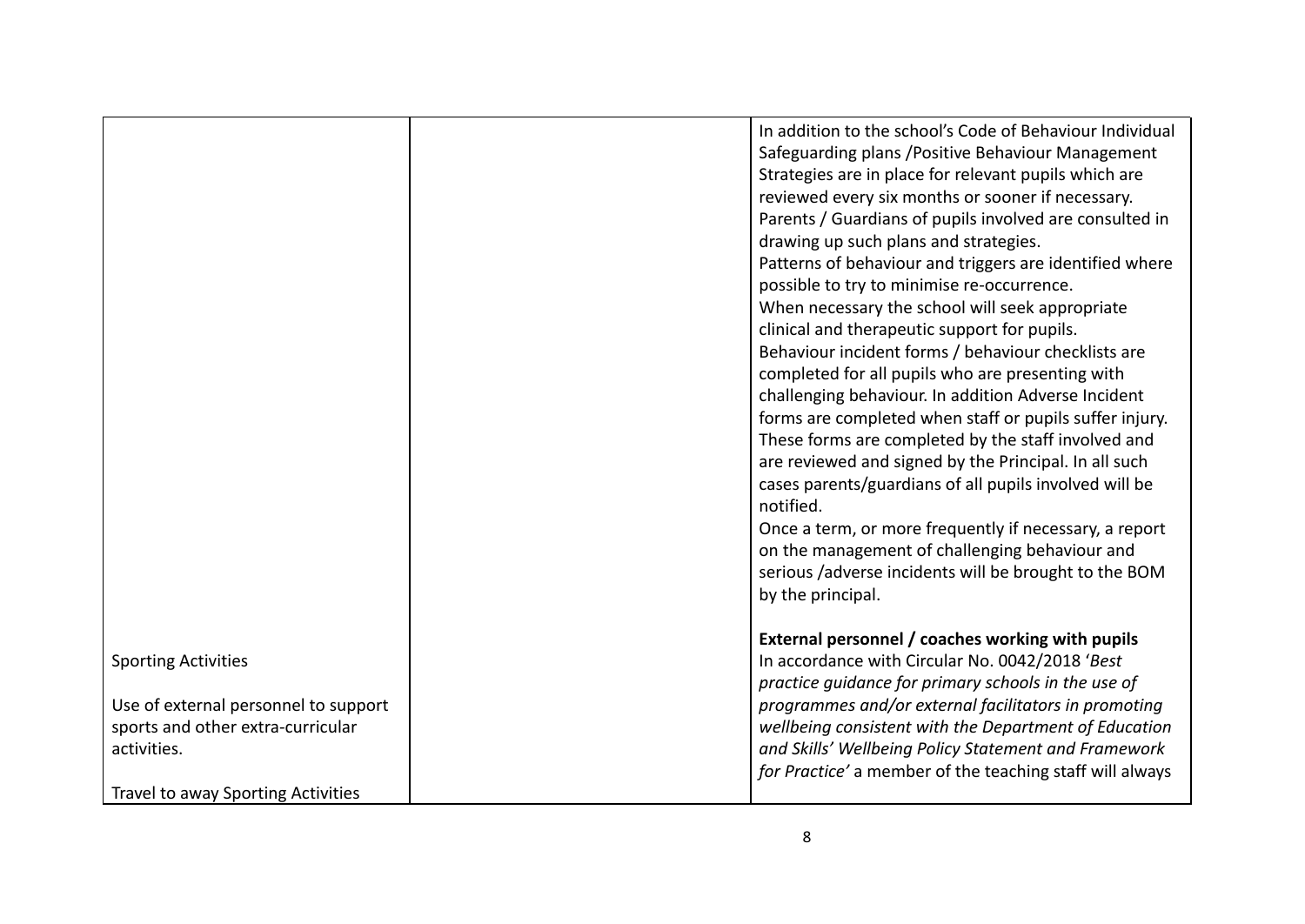|                      | be present when external personnel are working with<br>students.<br>All external coaches will be garda vetted.<br>A copy of the schools' CSS will be provided to all<br>external coaches who shall be required to sign the<br>'Acceptance of Scoil Naomh Lorcan CSS statement<br>including the Risk Assessment' document and return<br>the signed copy to the DLP.<br>External coaches will be required to report child |
|----------------------|-------------------------------------------------------------------------------------------------------------------------------------------------------------------------------------------------------------------------------------------------------------------------------------------------------------------------------------------------------------------------------------------------------------------------|
| School tours / trips | protection concerns to the DLP.<br>A teacher/s will always accompany pupils travelling to<br>sports events.                                                                                                                                                                                                                                                                                                             |
|                      | <b>School outings and tours</b>                                                                                                                                                                                                                                                                                                                                                                                         |
|                      | All school trips, outings and tours will be sanctioned by<br>the principal $-$ in certain circumstances the principal<br>may have to get the prior approval of the BOM e.g. trips<br>involving an overnight stay.                                                                                                                                                                                                       |
|                      | Written parental consent must be given for all outings<br>and tours.                                                                                                                                                                                                                                                                                                                                                    |
|                      | Teaching staff must ensure that activity centres /<br>adventure centres where pupils are being brought to<br>have in place their own CSS and that all supervising<br>staff in activity centres / adventure centres have been<br>Garda vetted.                                                                                                                                                                           |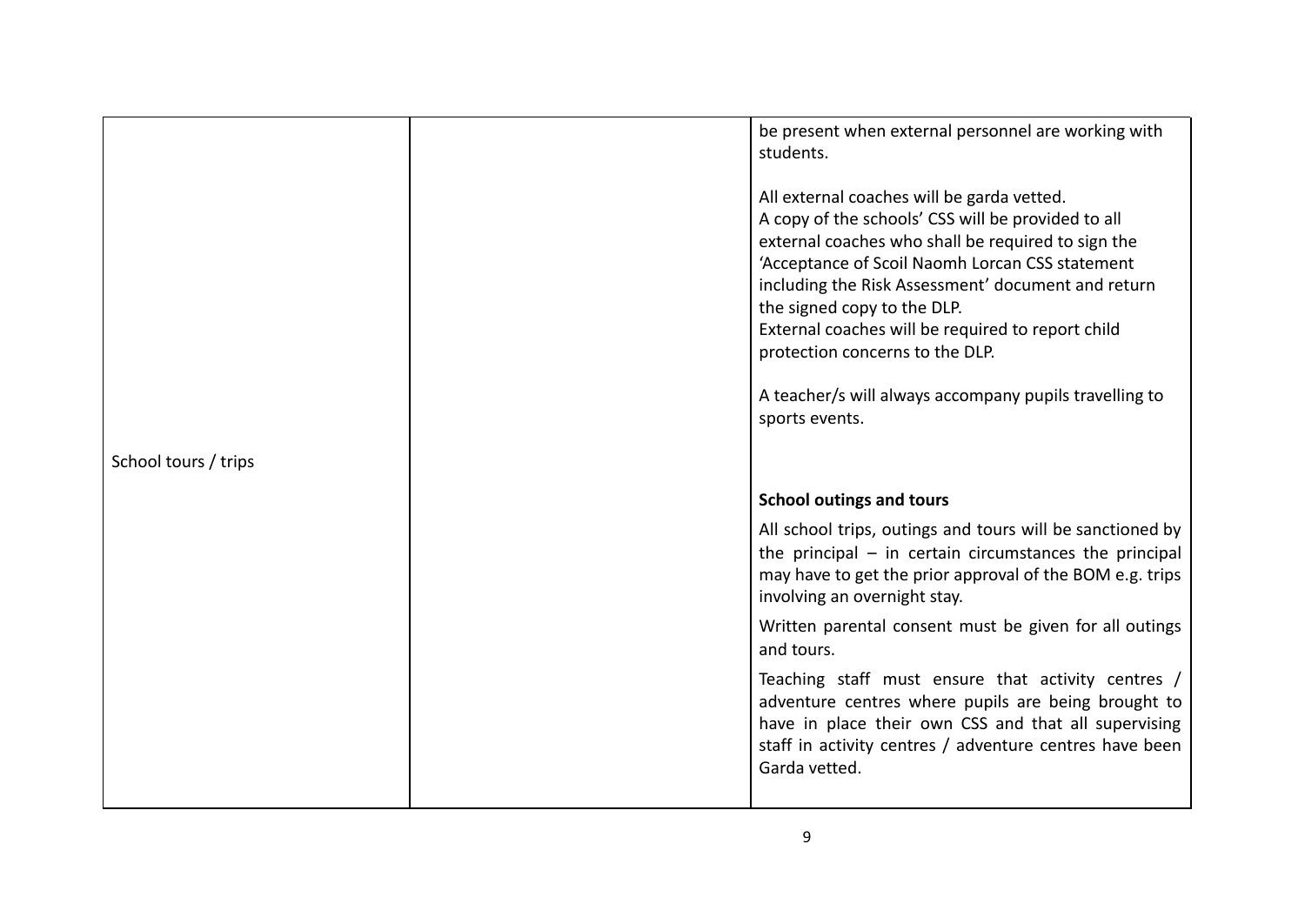| Student teachers undertaking training                                                                                                                                                                                                        | Students on work placement or teaching practice                                                                                                                                                                                                                                                                                                |
|----------------------------------------------------------------------------------------------------------------------------------------------------------------------------------------------------------------------------------------------|------------------------------------------------------------------------------------------------------------------------------------------------------------------------------------------------------------------------------------------------------------------------------------------------------------------------------------------------|
| placement                                                                                                                                                                                                                                    | Only students that are over 16 years of age and garda<br>vetted, by the organisation placing them on work<br>experience, will be accepted by the school on work<br>experience.                                                                                                                                                                 |
|                                                                                                                                                                                                                                              | All students will be given a copy of the school's CSS and<br>asked to sing an 'Acceptance of the Scoil Naomh Lorcan<br>CSS including the Risk Assessment'.                                                                                                                                                                                     |
|                                                                                                                                                                                                                                              | In the event that students have a child protection<br>concern or that a child makes a disclosure to them the<br>student must report the matter to the DLP.                                                                                                                                                                                     |
| <b>Other policies and procedures</b>                                                                                                                                                                                                         | <b>Other policies and procedures</b>                                                                                                                                                                                                                                                                                                           |
| Use of ICT/ cameras/ Mobile Phones<br><b>Administration of Medicine</b><br><b>Administration of First Aid</b><br>Prevention and dealing with bullying<br>amongst pupils<br>Use of school premises by other<br>organisation during school day | The school has a Health and safety policy. A copy of<br>these procedures can be found in the school 'Policies'<br>folder.<br>The school complies with the agreed disciplinary<br>procedures for teaching staff<br>The school has a Special Educational Needs policy. A<br>copy of this policy can be found in the school 'Policies'<br>folder. |
|                                                                                                                                                                                                                                              |                                                                                                                                                                                                                                                                                                                                                |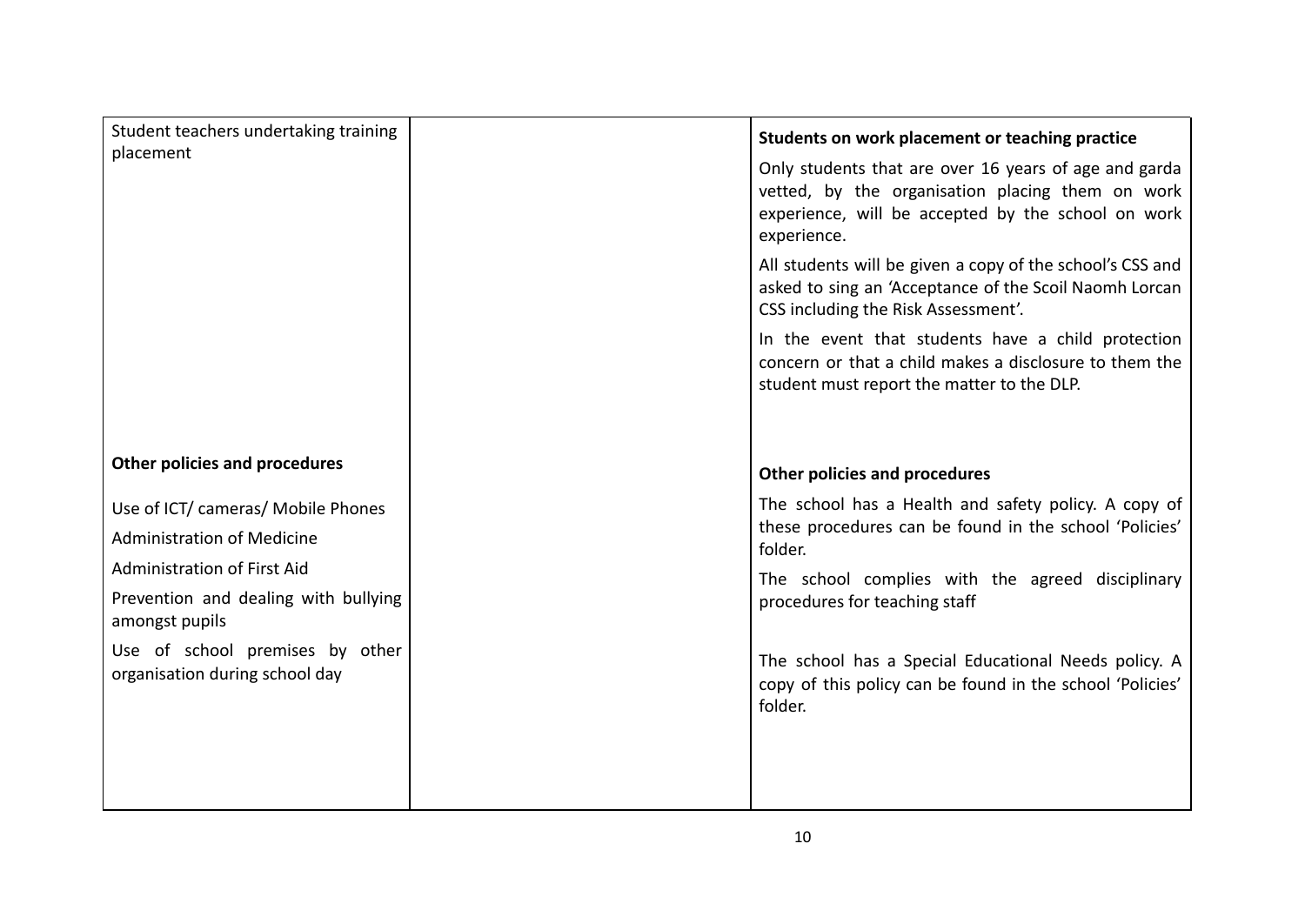| The school has an intimate care policy/plan in respect<br>of students who require such care. A copy of this policy<br>can be found in the school 'Policies' folder.       |
|---------------------------------------------------------------------------------------------------------------------------------------------------------------------------|
| The school has in place a policy and procedures for the<br>administration of medication to pupils. A copy of this<br>policy can be found in the school 'Policies' folder. |
| The school has in place a policy and procedures for the<br>administration of First Aid. A copy of this policy can be<br>found in the school 'Policies' folder.            |
| The school has in place a code of behaviour for pupils, A<br>copy of this policy can be found in the school 'Policies'<br>folder.                                         |
| The school has in place an ICT policy in respect of usage<br>of ICT by pupils, A copy of this policy can be found in<br>the school 'Policies' folder.                     |
| Pupils are not permitted to bring mobile phones to<br>school. If a child is found with a mobile phone, the                                                                |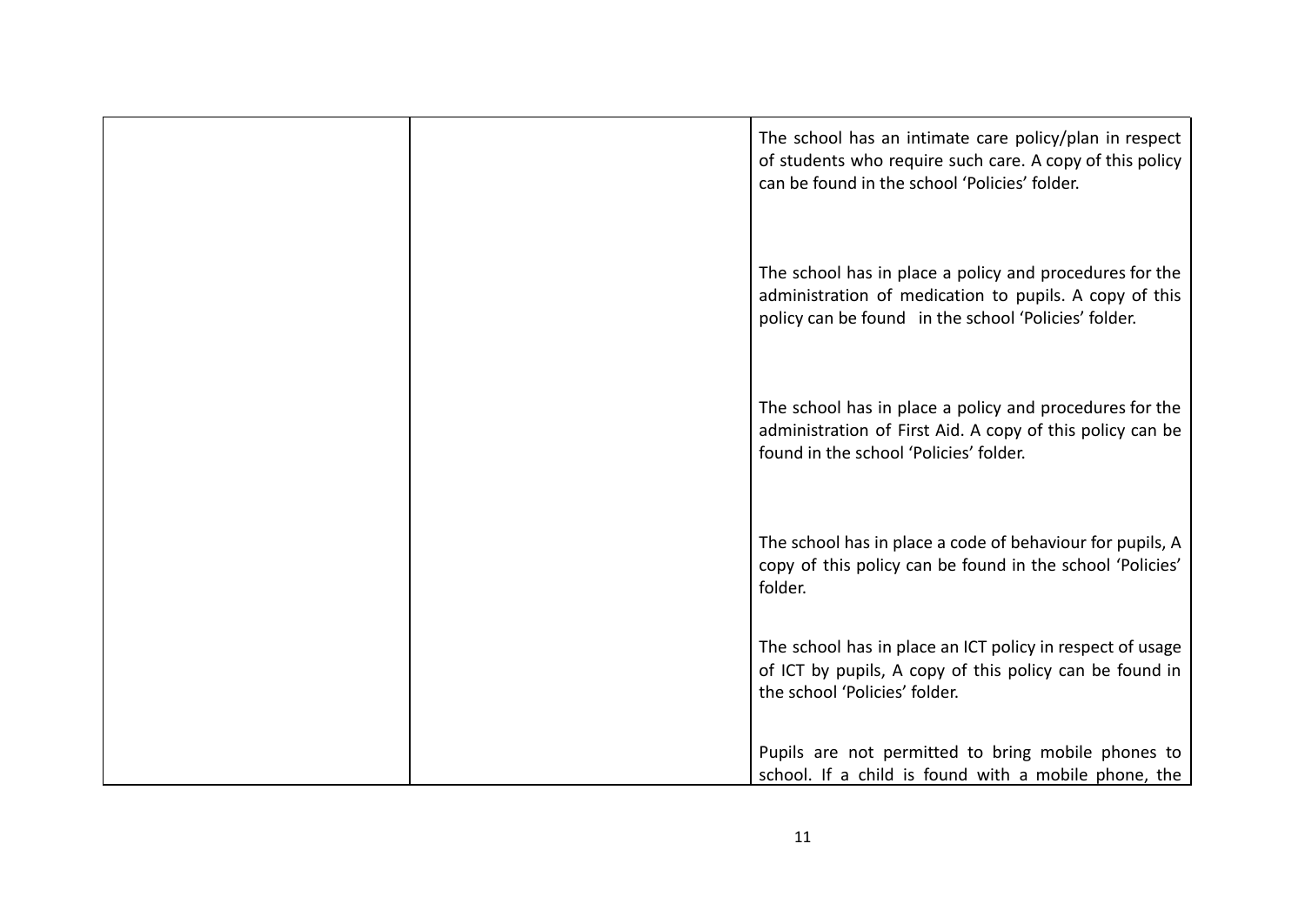|  | phone will be kept by the class teacher until the end of<br>the school day. The pupil's parents will be contacted.                     |
|--|----------------------------------------------------------------------------------------------------------------------------------------|
|  | The school has in place a Critical Incident Management<br>Plan. A copy of this policy can be found in the school<br>'Policies' folder. |
|  |                                                                                                                                        |
|  |                                                                                                                                        |

**Important Note:** It should be noted that risk in the context of this risk assessment is the risk of "harm" as defined in the Children First Act 2015 and no general health and safety risk. The definition of harm is set out in Chapter 4 of the *Child Protection Procedures for Primary and Post- Primary Schools 2017*

In undertaking this risk assessment, the board of management has endeavoured to identify as far as possible the risks of harm that are relevant to this school and to ensure that adequate procedures are in place to manage all risks identified. While it is not possible to foresee and remove all risk of harm, the school has in place the procedures listed in this risk assessment to manage and reduce risk to the greatest possible extent. In addition, while every effort will be made to adhere to best practice as agreed and outlined above, in the event of an emergency where this is not possible or practicable, a full record of the incident should be made and reported to the principal and parents.